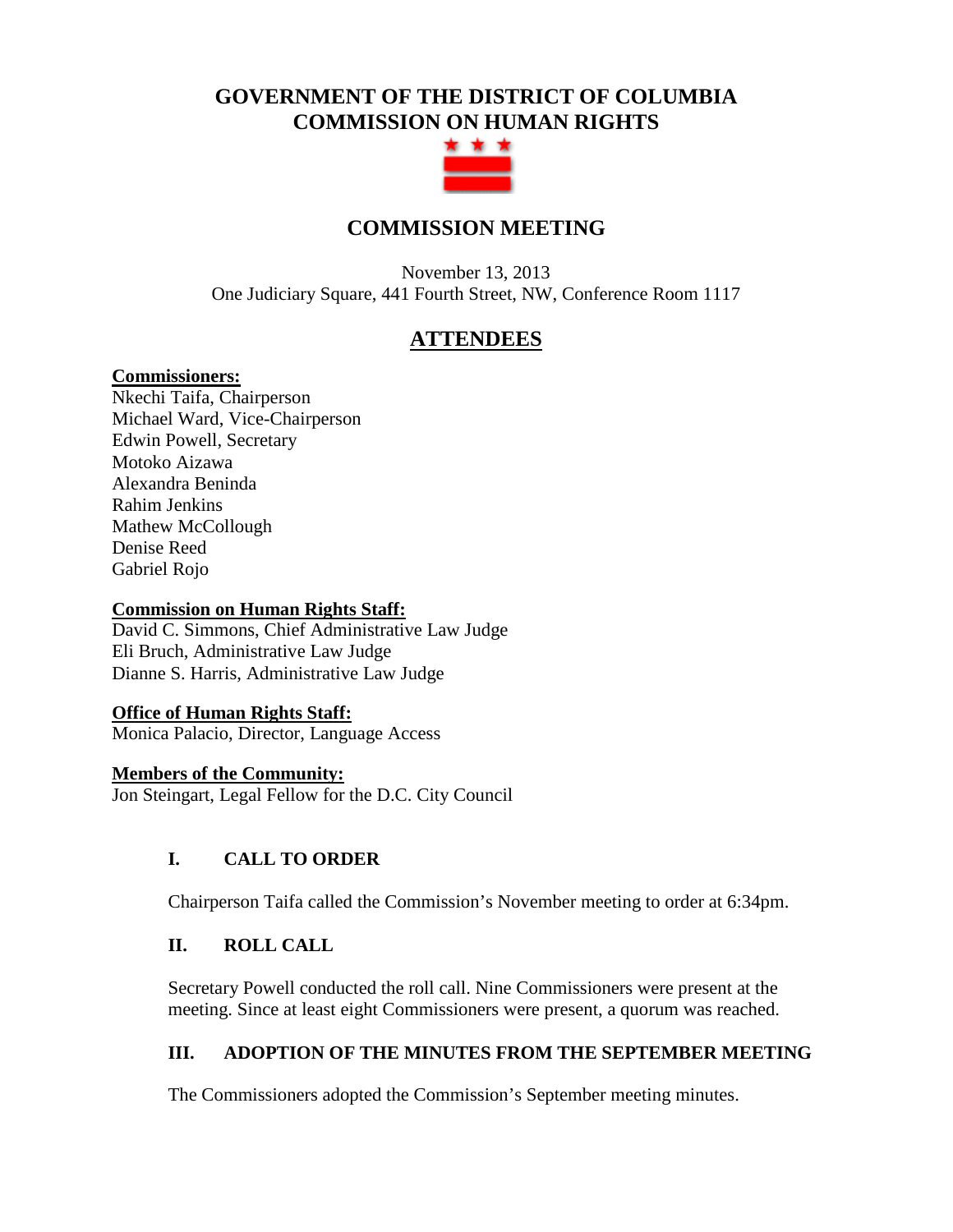## **IV. REPORT OF THE OFFICE OF HUMAN RIGHTS**

Director Palacio, OHR's new interim director, gave the report on behalf of the Office and gave a brief overview of its performance since the last Commission meeting.

Since the beginning of this fiscal year, OHR docketed 24 cases, 49 cases were closed, and mediation settlements reached \$177,838.

In terms of outreach, on September 29<sup>th</sup>, OHR participated in *Immigrants Contribute: America, We Sign Back!*

District bullying prevention policies were reviewed to ensure compliance with the Bullying Prevention Act of 2012.

OHR worked on the District Taxicab Commission Disability Advisory Committee which recommends how to make taxicabs in the District accessible for persons with disabilities.

In regard to upcoming events, *A Conversation to Prevent Bullying* will be held on November  $20^{th}$ , and the *Latino LGBT Health Fair* with be held on December  $12^{th}$ .

OHR conducted several trainings, including training for District agency EEO counselors, DGS security guards, EEO/DCFMLA/sexual harassment training for several District agencies, and private sector EEO trainings.

Director Palacio told the Commissioner about newly hired investigator: Aimee Peoples.

## **V. REPORT OF THE COMMISSION ON HUMAN RIGHTS**

Chief Judge Simmons delivered the report of the Commission and presented an overview of its performance since the last Commission meeting.

The Commission currently has a docket of 9 Commission cases, 3 OHR cases, and 5 CBX appeals.

The Commission reached its closure goals for the prior fiscal year.

The Chairperson and Chief Judge Simmons have come up with a couple of suggestions to get Commissioners more involved in the daily work of the Commission.

Former law clerks Ericka Aiken, Claire Schulmeister, and Rohini Singh all passed the bar exam.

## **VI. OLD BUSINESS**

A. Human Rights Award Gala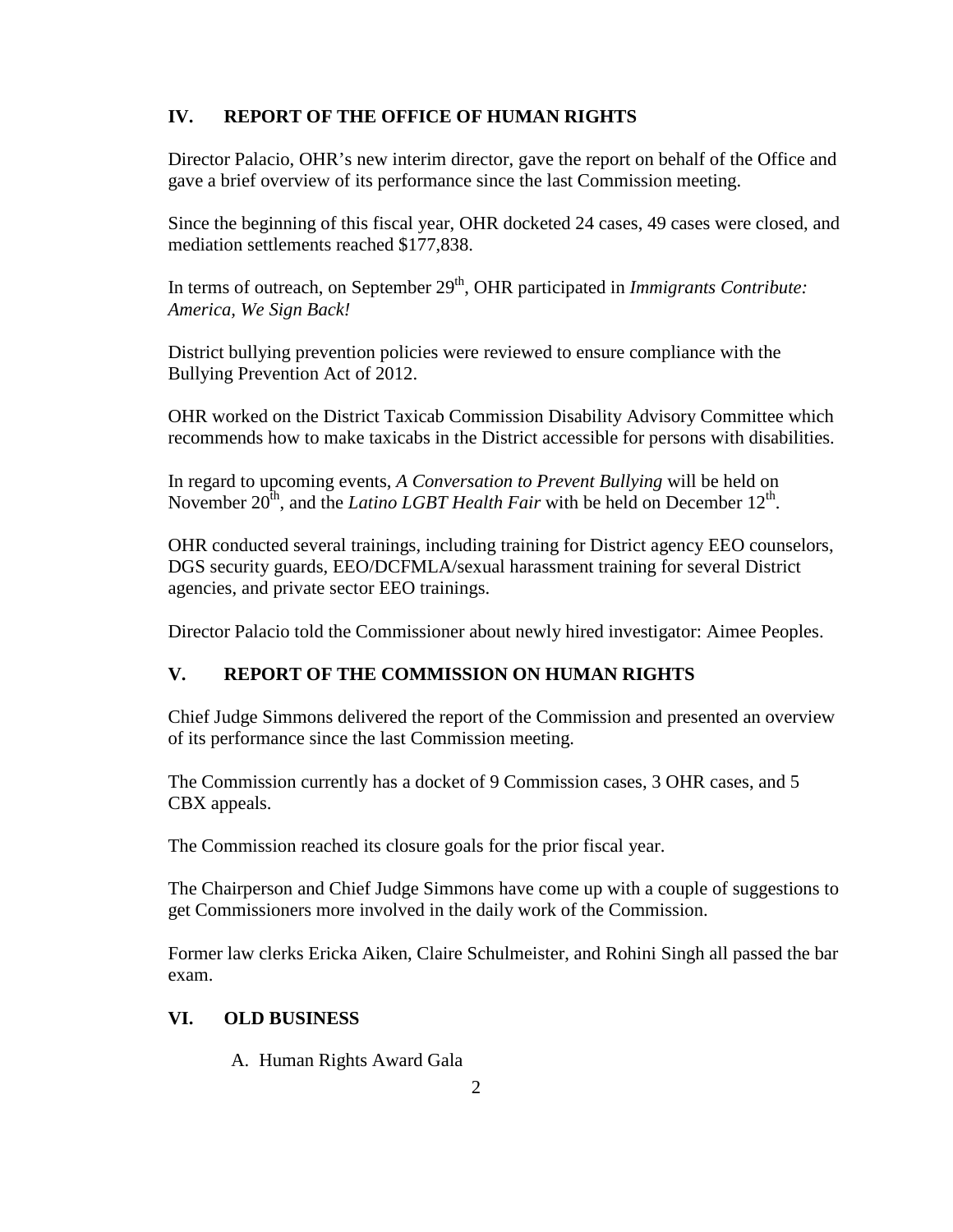The Awards Gala will be held on December  $5<sup>th</sup>$  from 5:00pm to 8:00pm at the Kaiser Family Foundation, Barbara Jordan Conference Center.

Over 300 invitations were sent out and 38 RSVPs have been received thus far. Commissioners are asked to invite their friends/family and professional contacts.

A press release stating our intent to honor Professor Edgar Cahn for the Neil Alexander Humanitarian Award was released by OHR. Information about the award was also put on OHR's website and Facebook page.

Chief Judge Simmons acknowledged the hard work of Commissioner McCollough, and OHR staff Elliot Imse and Stephanie Franklin, for their work on the Awards Gala.

All Points West chamber music group will perform at the Awards Gala.

We do not have a keynote speaker this year, but Professor Cahn will make remarks, and the Mayor is invited to speak.

Commissioner Budd and Judge Harris selected a menu for the event and will host a tasting in the near future.

The Street Law Program from Georgetown University Law Center taught 13 District public schools and charter high schools about human rights law, local and international. 162 students participated in the program and they submitted 112 projects. An exhibition of their projects will be held on November  $20<sup>th</sup>$  at Georgetown University Law Center.

The top prize for this year's competition will be an Ipad mini,  $2<sup>nd</sup>$  prize will be a \$100 gift card, and  $3<sup>rd</sup>$  prize will be a \$50 card.

Chief Judge Simmons thanked previous OHR Director Velasquez for funding this year's event.

#### **VII. NEW BUSINESS**

Monica Palacio introduced herself and gave an overview of her personal and professional background. Members of the Commission introduced themselves to the new director.

### **VIII. COMMUNITY COMMENTS**

No community comments were brought forward.

#### **IX. ANNOUNCEMENTS**

Transgender Day of Remembrance will be held on November  $20<sup>th</sup>$  at 5:00pm at the Metropolitan Community Church.